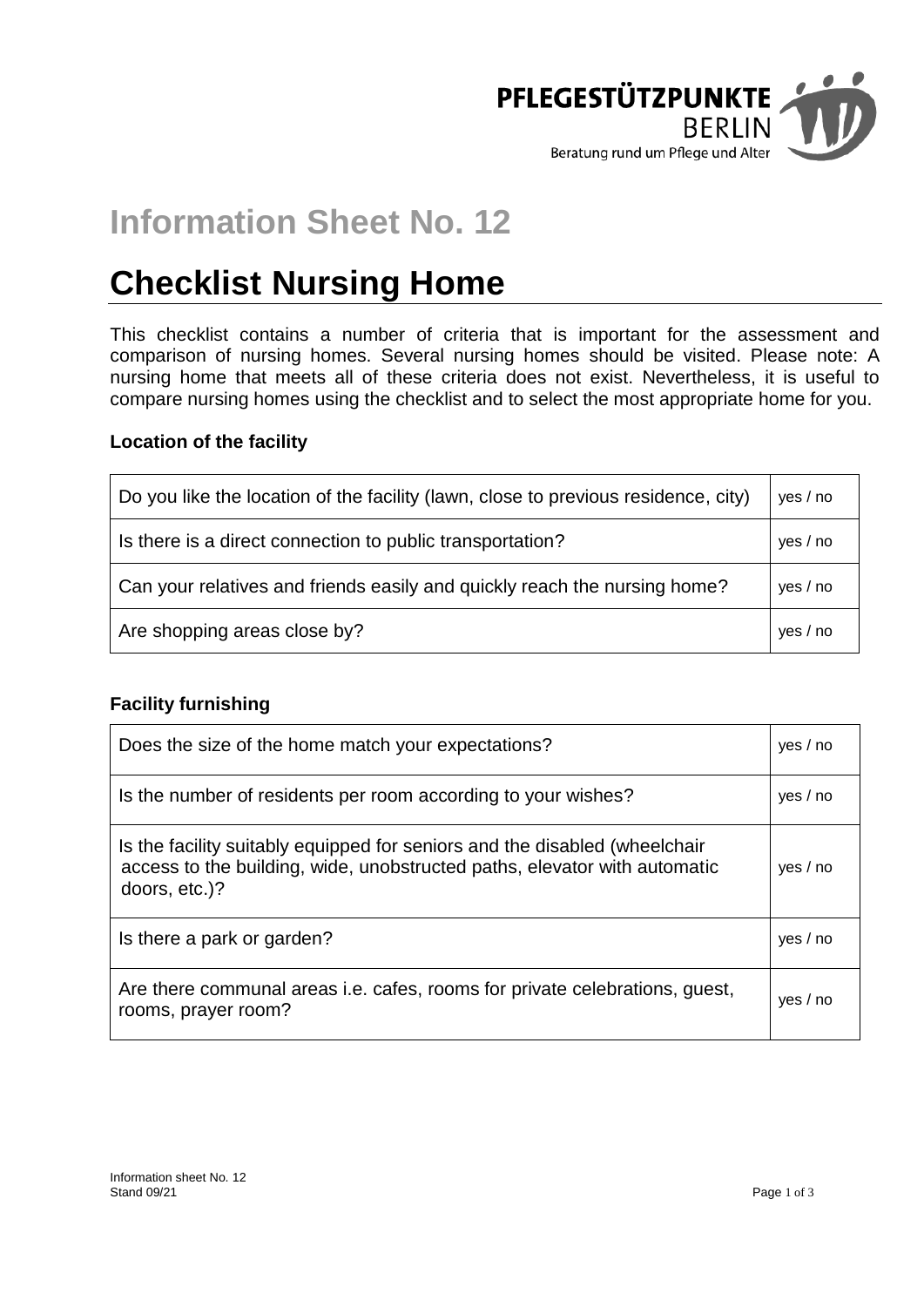# **Furnishing of resident rooms**

| Do you like the room (size, brightness, layout, furnishings)?                                                                       | ves / no |
|-------------------------------------------------------------------------------------------------------------------------------------|----------|
| Is there a call / an emergency call system at the bed?                                                                              | ves / no |
| Is the room / toilet and shower barrier-free and handicapped accessible (is the<br>door width at least 80 cm, no thresholds, etc.)? | yes / no |
| Do you have a private bathroom or is it shared by several residents?                                                                | yes / no |
| Can personal furniture be brought and possibly pets?                                                                                | ves / no |
| Is a private telephone / internet line possible? Otherwise, how are incoming<br>phone calls for residents handled?                  | yes / no |
| Is there a private a private mailbox for each resident?                                                                             | ves / no |
| Is there a balcony or patio?                                                                                                        | ves / no |

# **Care and support**

| Is there a particular procedure for your own home during the first weeks?                                                                                                                 | yes / no |
|-------------------------------------------------------------------------------------------------------------------------------------------------------------------------------------------|----------|
| Is the planning of care discussed jointly and can care documentation be<br>reviewed at anytime?                                                                                           | yes / no |
| Are there enough entertainment or cultural offers? Is there a monthly<br>schedule?                                                                                                        | yes / no |
| Are there social workers, therapeutic offers and services (i.e. hairdresser, foot<br>care,) available?                                                                                    | yes / no |
| Is there a protected area for patients suffering from dementia?<br>Is the staff specially trained?                                                                                        | yes / no |
| How is medical care regulated? Is there a cooperation with GPs and<br>specialists and can they be reached promptly? How many trained personnel<br>is on duty during the day and at night? | yes / no |
| Am I ensured that my will (power of attorney / living will) is taken into account<br>in difficult life situations?                                                                        | yes / no |
| Is palliative care possible and regulated?                                                                                                                                                | yes / no |
| Is end-of-life-care in the home possible and are relatives part of this? Are<br>there farewell rituals and grief groups?                                                                  | yes / no |